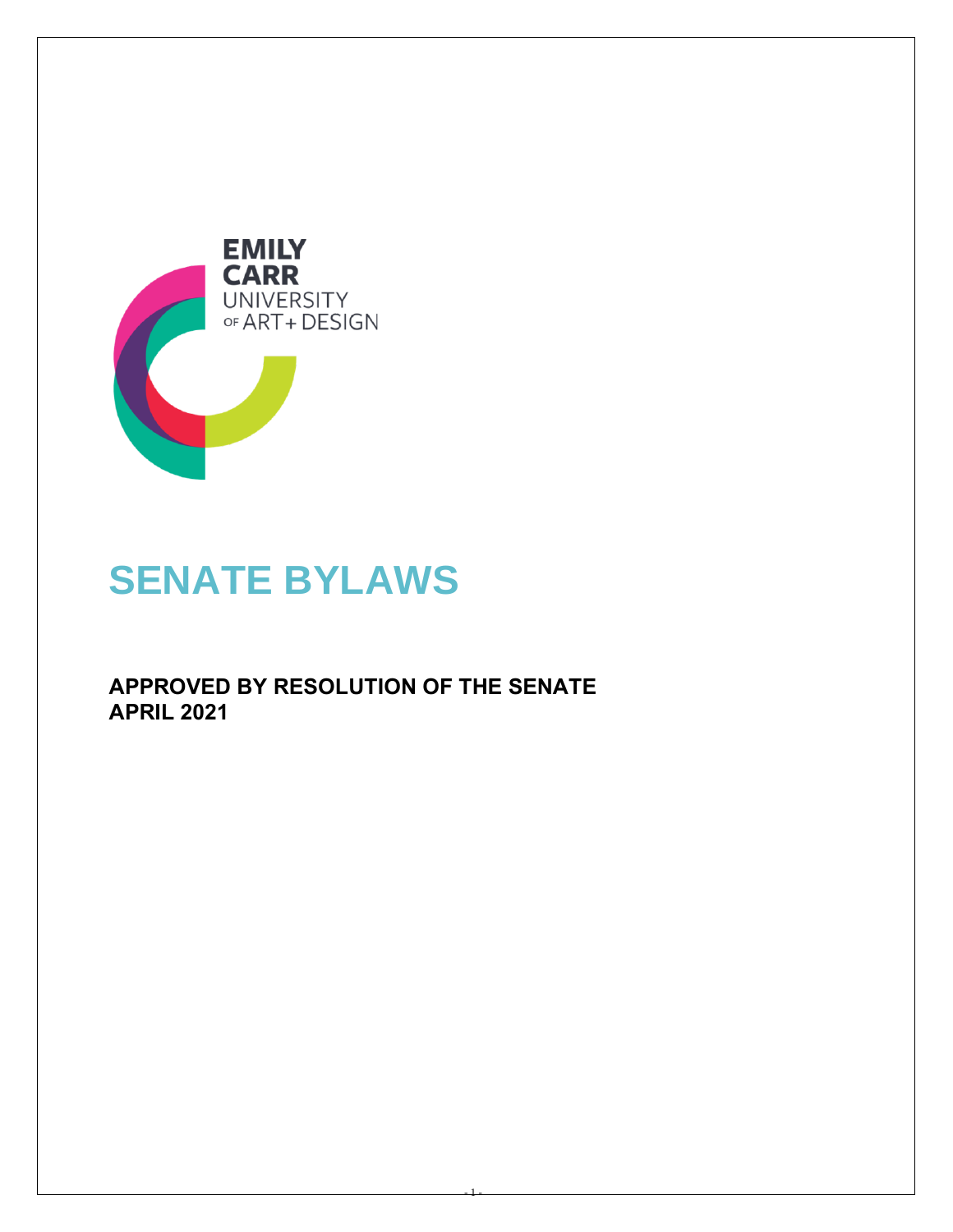# **TABLE OF CONTENTS**

| $\mathbf{1}$ .                                       |  |
|------------------------------------------------------|--|
|                                                      |  |
| $\mathbf{1}$ .<br>2.<br>3.<br>$\mathbf{4}$<br>5.     |  |
|                                                      |  |
|                                                      |  |
|                                                      |  |
| 1.<br>2.<br>3.<br>4.<br>5.<br>6.<br>$\overline{7}$ . |  |
|                                                      |  |
|                                                      |  |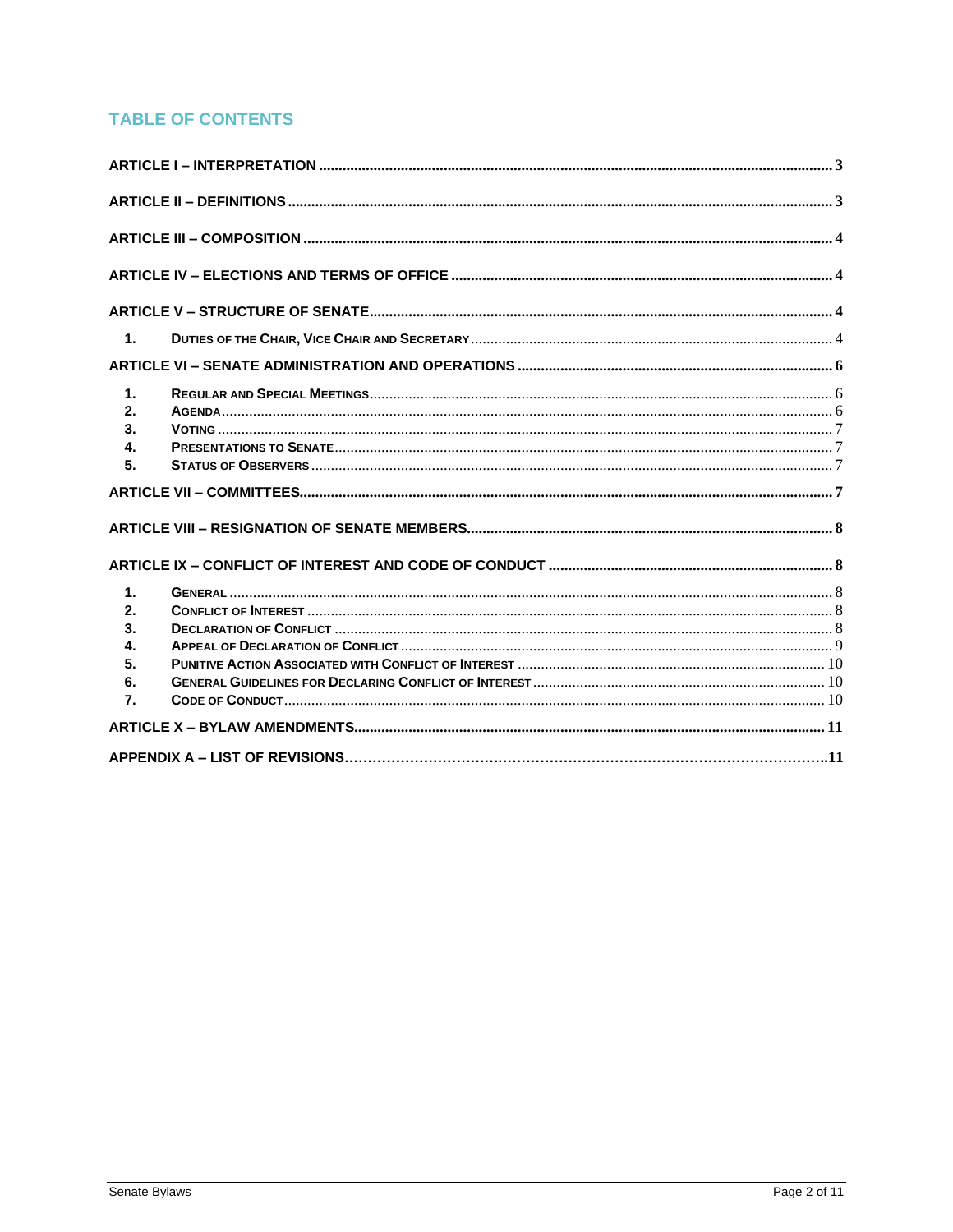# <span id="page-2-0"></span>**ARTICLE I – INTERPRETATION**

The *University Act,* Part 7, 35.2 sets out the composition, powers and duties of the Senate of a special purpose teaching university. The legislation sets forth a bicameral or shared governance structure for decision-making between the Board and the Senate. 35.2 (4) of the *University Act* states:

*The senate of a special purpose, teaching university must make bylaws for the conduct of the business of the senate, including bylaws specifying the duties of members of the senate in conflict of interest situations.*

The ECUAD Senate Bylaws set forth a framework that is both operational and ethical: they articulate principles of good governance, where "the ultimate role of good governance is to ensure the effectiveness, credibility and viability of the organization." (Broadbent Report)

Pursuant to these Bylaws, the Senate will carry out its responsibilities in a manner which is:

- Accountable to Stakeholders
- Consensus Oriented
- **Collegial**
- Open and Participatory
- **Effective and Efficient**
- **Ethical**
- **Transparent**
- **Responsive**
- Equitable and Inclusive
- **Strategic in Vision**

These Bylaws should be interpreted in a manner consistent with the *Act.* In the event of any inconsistency the *Act* will take precedence.

## <span id="page-2-1"></span>**ARTICLE II – DEFINITIONS**

In these Bylaws:

| "Academic Administrator" | means a Dean, Vice President, or similar employee of the University whose<br>primary responsibility is to provide administrative services in support of education<br>or training offered by the university, and does not include the President; |
|--------------------------|-------------------------------------------------------------------------------------------------------------------------------------------------------------------------------------------------------------------------------------------------|
| "Act"                    | means the University Act.                                                                                                                                                                                                                       |
| "Board"                  | means the Board of Governors of the University;                                                                                                                                                                                                 |
| "Faculty Member"         | means a person employed by the University as an instructor, a lecturer, an<br>assistant professor, an associate professor, a professor or in an equivalent<br>position designated by the Senate who is elected to the Senate;                   |
| "Non-voting Member"      | means the non-voting member of Senate that may be appointed to the Senate by<br>the Board pursuant to the Act,                                                                                                                                  |
| "President"              | means the President of the University;                                                                                                                                                                                                          |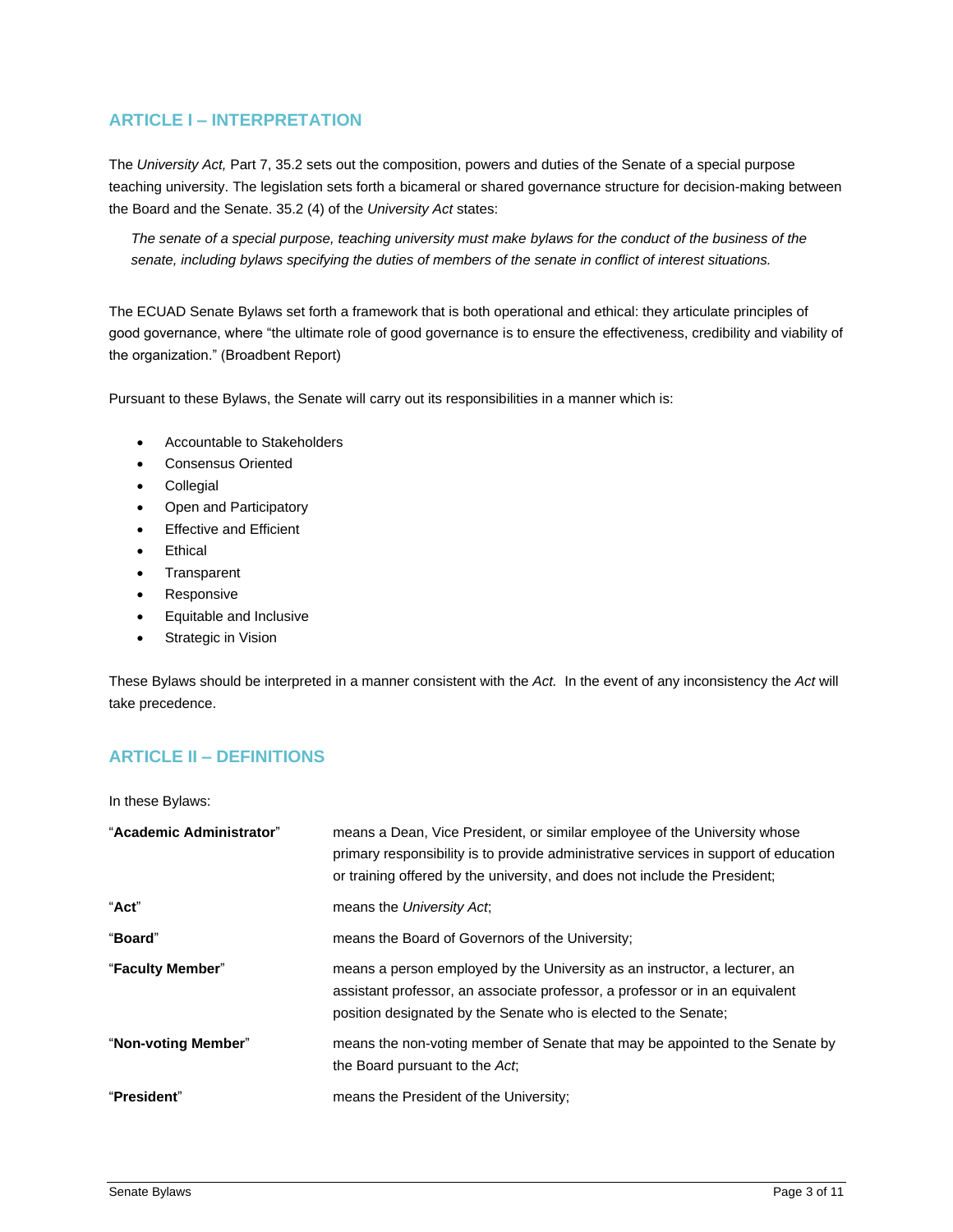| "Registrar"                 | means the Registrar of the University;                                                                                                                                                                                               |
|-----------------------------|--------------------------------------------------------------------------------------------------------------------------------------------------------------------------------------------------------------------------------------|
| "Related Person"            | means a spouse, common law spouse, significant other, child, dependant, parent<br>or sibling of the Senate member;                                                                                                                   |
| "Senate Member" or "Member" | means a member of the Senate including any non-voting member;                                                                                                                                                                        |
| "Student Member"            | means a student as defined in the Act who is in good standing at the University<br>and who is elected to the Senate;                                                                                                                 |
| "Support Staff Member"      | means an employee of the University, other than a member of a faculty, a<br>member of the teaching staff, the President, the Vice-Presidents, the Deans, the<br>University Librarian or the Registrar, who is elected to the Senate; |
| "University"                | means the Emily Carr University of Art and Design.                                                                                                                                                                                   |

## <span id="page-3-0"></span>**ARTICLE III – COMPOSITION**

The composition of the Senate will be that as set out in Part 35.2(2) of the *Act*, as may be amended from time to time.

# <span id="page-3-1"></span>**ARTICLE IV – ELECTIONS AND TERMS OF OFFICE**

- 1. The Registrar will conduct the elections required with respect to Senate members in accordance with the *Act* and the rules for nominations, elections and voting made by the Senate.
- 2. The term of office for members, and the procedure for filling vacancies are as set out in the *Act,* Section 36. In the case of elections run to fill vacancies, nomination papers will be deemed valid if received by the Registrar at least two weeks before the date of the election.
- 3. If a member is absent for more than three (3) consecutive meetings the Secretary of Senate will declare a vacancy and the position must be filled for the duration of the term of that position as per procedures for filling vacancies as set out in the *Act*, Section 36.
- 4. Any student member who ceases to be enrolled or a student in good standing at the University, or any staff or faculty member who ceases to be an employee of the University, will be declared by the Secretary of Senate to have vacated their seat on the Senate.

# <span id="page-3-2"></span>**ARTICLE V – STRUCTURE OF SENATE**

## <span id="page-3-3"></span>**1. Duties of the Chair, Vice Chair and Secretary**

- a) Chair is the President and will:
	- i) preside over all meetings of the Senate and the Senate Executive meetings;
	- ii) call meetings of the Senate as provided for in these Bylaws and in the *Act*;
	- iii) consider recommendations from the Senate Executive Committee to determine the meeting business and the order in which it is acted upon by developing meeting agendas and will ensure that meeting agendas are distributed to all Senators;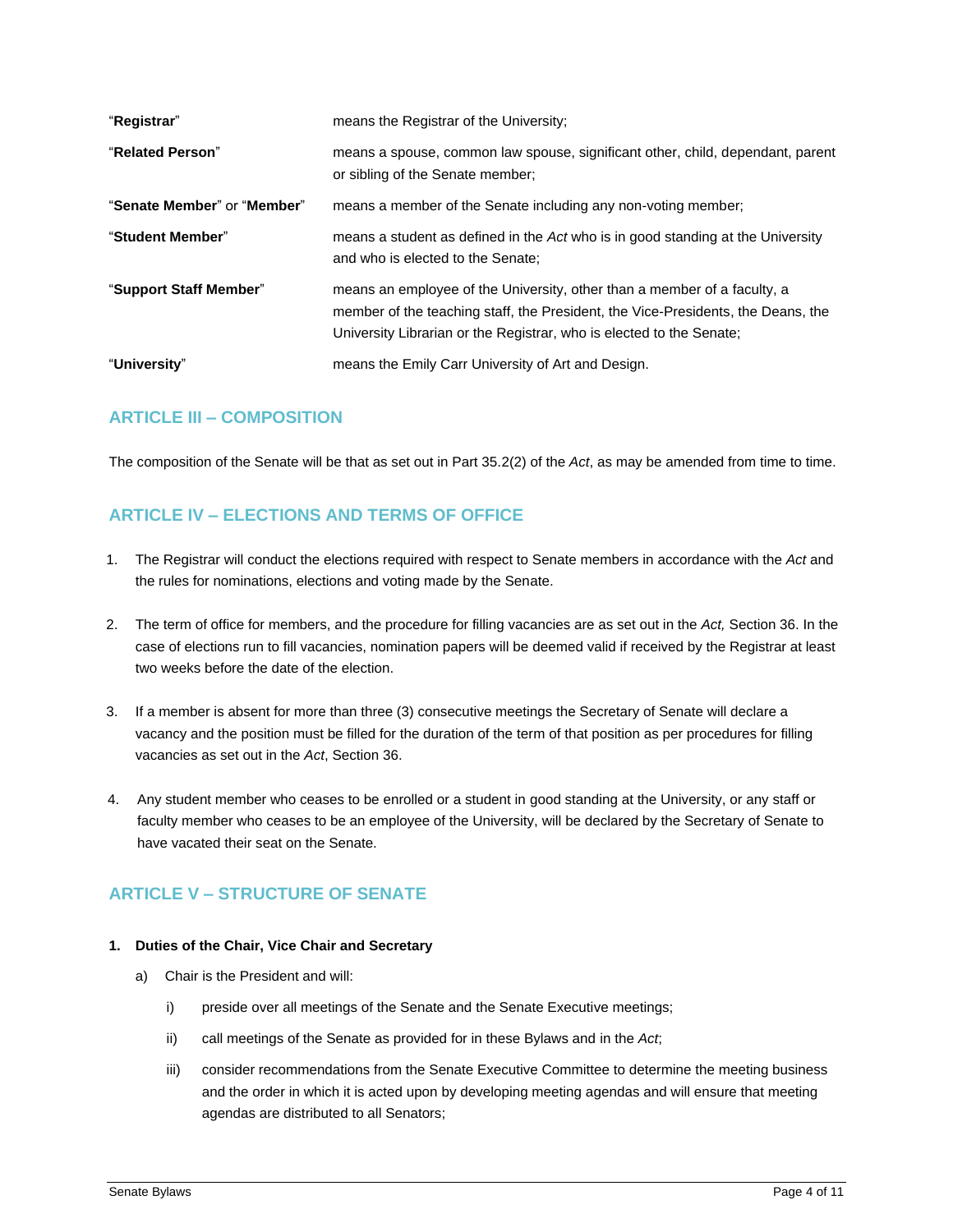- iv) execute documents as authorized by the Senate;
- v) maintain a liaison with the Board;
- vi) be the spokesperson and representative of the Senate; and,
- vii) perform such other duties as determined by the Senate.
- b) Vice Chair is elected annually by the Members of Senate from voting Members of Senate and will:
	- i) fulfill the duties of the Chair in their absence.
- c) Secretary is the Registrar and will:
	- i) conduct all elections for Senate members as outlined in the *Act*;
	- ii) carry out all duties that Senate may require including:
		- (i) maintaining the Senate record book of minutes;
		- (ii) maintaining a current list of Senate Members, appointment dates and terms;
		- (iii) facilitating the preparation of the agenda, timely preparation and distribution of all materials for the Senate and Executive meetings; and,
		- (iv) the completion of any other duties Senate may require of the Secretary to ensure the efficient operation of the Senate.
- d) Senate Members will:
	- i) act in what the member considers to be the best interest of the University even if that conflicts with the wishes of any constituency that the member may represent on the Senate; and,
	- ii) consult with any constituency the member may represent and communicate to such constituency on a regular basis the matters dealt with at the Senate.
- e) Senate Executive
	- i) The terms of reference for the Senate Executive Committee are described in policy 2.1.7 and the membership of the Executive will consist of the following:
		- Chair of Senate
		- Vice Chair of Senate
		- Secretary of Senate (non-voting)
		- Vice President Academic + Provost
		- One elected Member-at-Large of Senate who is elected every year by and from all Senate members
		- Two Faculty Senate members who are elected every year by and from all Senate members
		- One Student Senate member who is elected every year by and from the Student Senate members
		- One Dean who is elected every year by and from all Senate members
		- One Support Staff Senate Member who is elected every year by and from all Senate members
		- University Secretary (non-voting)
	- ii) The Executive will be subject to the order of the Senate, and none of its acts will conflict with action taken by the Senate.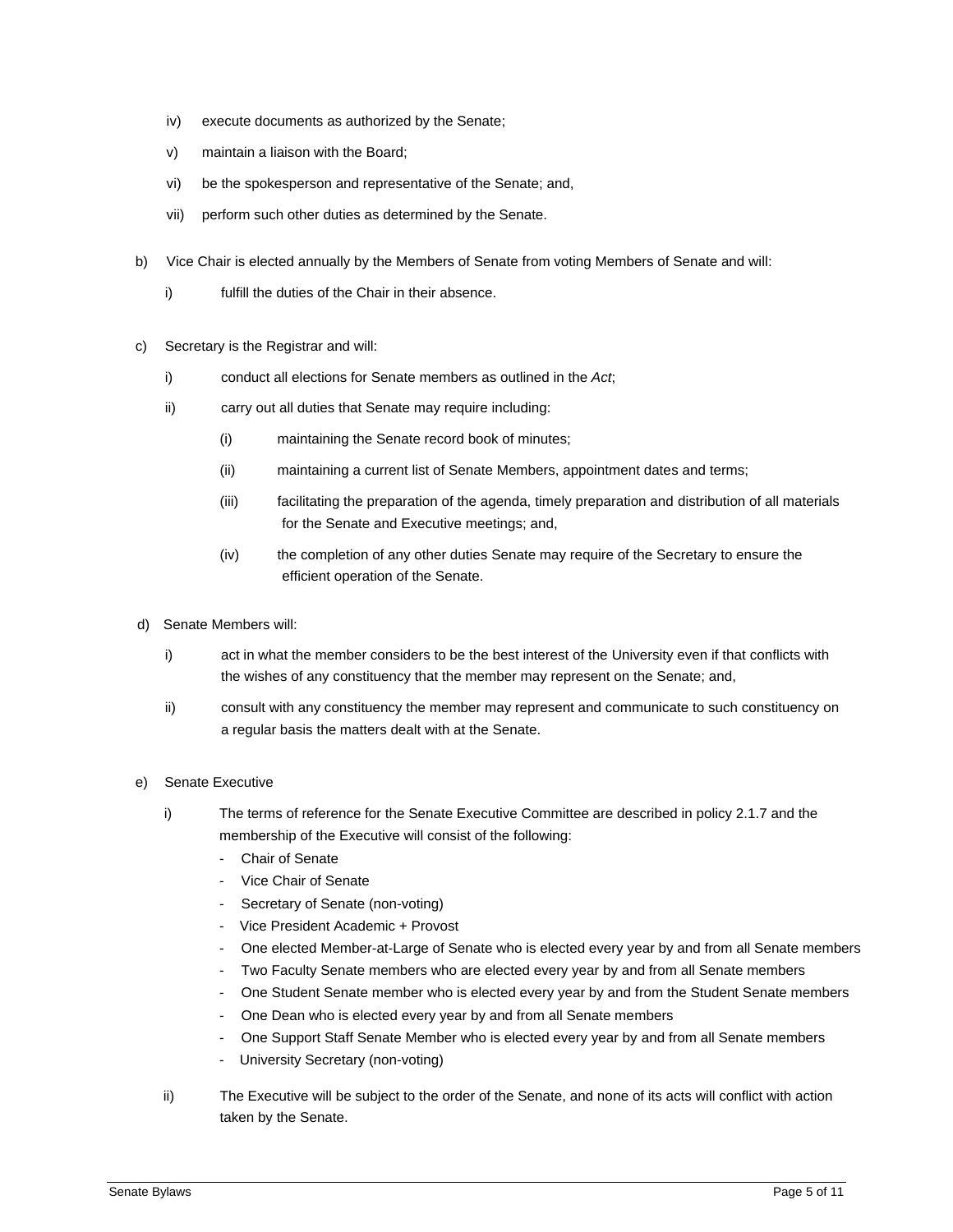- iii) Unless otherwise ordered by the Senate, regular meetings of the Executive will be held at the call of the Chair.
- f) The Chair, the Vice Chair, the Secretary of Senate, and the Senate Executive may be assisted in their duties by the University Secretariat.

## <span id="page-5-0"></span>**ARTICLE VI – SENATE ADMINISTRATION AND OPERATIONS**

## <span id="page-5-1"></span>**1. Regular and Special Meetings**

- a) General
	- i) The meetings of Senate will be governed by:
		- (i) these Bylaws;
		- (ii) policies or procedures established by Senate;
		- (iii) *Robert's Rules of Order*, as revised.
- b) Timing of Meetings
	- i) The Senate will normally meet monthly except during summer months. Extraordinary or emergency meetings may be called by the Chair at the Chair's discretion, or, with appropriate notice. At an extraordinary or emergency meeting only the matter(s) specified in the notice convening the meeting will be considered.
- c) Meeting Quorum
	- i) A quorum of the Senate will consist of 50% plus one of the eligible voting members.
	- ii) If within a half an hour from the time appointed for a meeting of the Senate a quorum is not present, the meeting will stand adjourned to a date and time and place to be determined by the Chair, and if, at the adjourned meeting, a quorum is not present within a half an hour of the appointed time for the meeting, the Members present will be a quorum.
	- iii) A Senate member may participate in a meeting of the Senate or of any committee of the Senate by a means of a conference telephone or other communication device by which all members participating in the meeting can hear each other. A member participating in accordance with this Article will be deemed to be present at the meeting and will be counted in the quorum.

## <span id="page-5-2"></span>**2. Agenda**

- a) The agenda and minutes of the Senate will be public and be posted for the University at large by print or by electronic means.
- b) All agenda items will normally be drawn from motions and discussions made at meetings of Standing or Ad Hoc committees.
- c) Any member or constituency of the University may bring an agenda item to the Chair for consideration. If the Chair cannot determine an appropriate route for the item, the Senate Executive Committee or Senate as a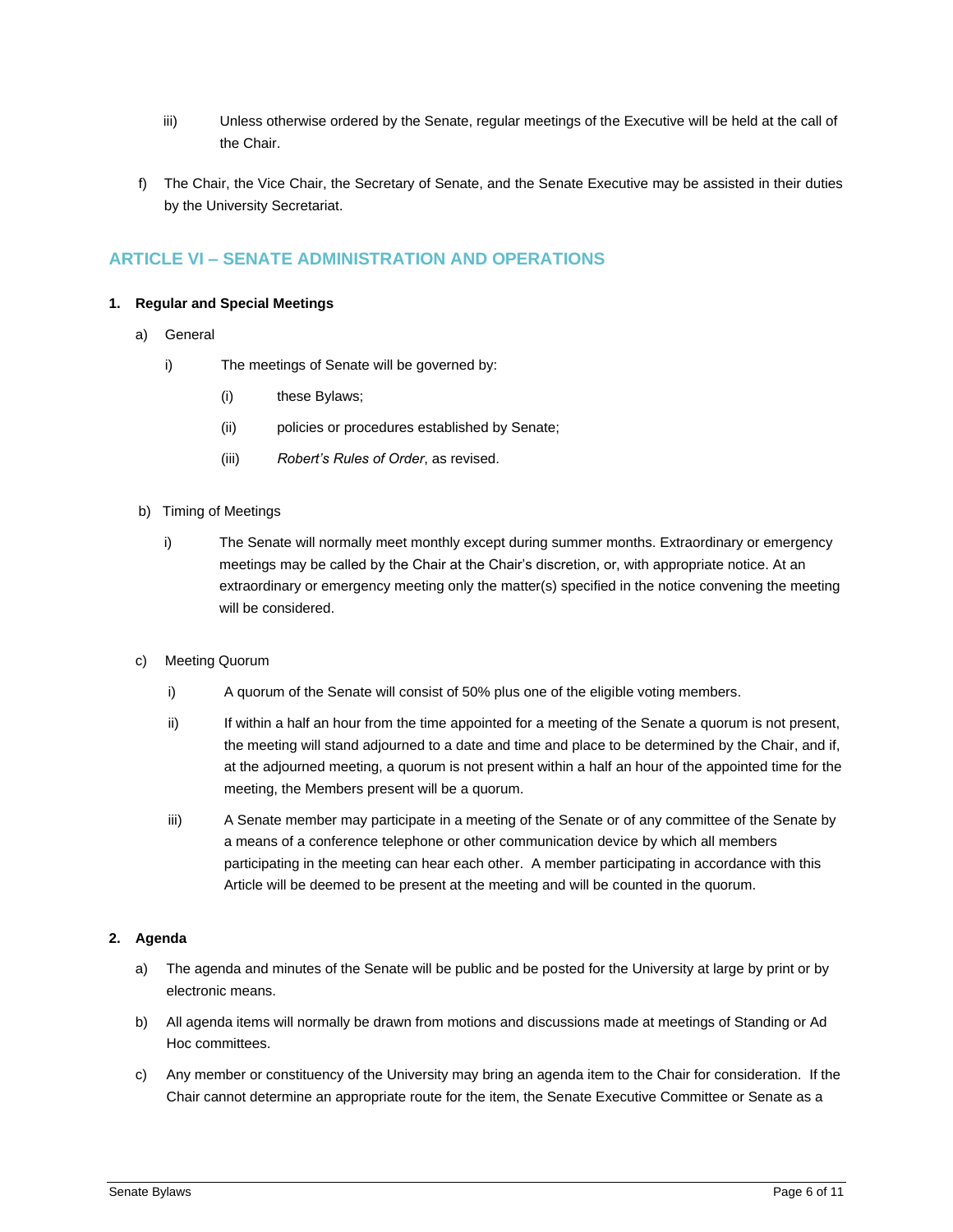whole may discuss the matter at a regular or extraordinary meeting and assign the matter to a Standing or Ad Hoc committee, who will report their deliberations to the Senate.

### <span id="page-6-0"></span>**3. Voting**

- a) A simple majority of a quorum of the voting members is required to carry a motion.
- b) Each voting member will have one vote on a motion.
- c) The name of the maker of a motion or the seconder of any motion will not be recorded in the minutes.
- d) The names of those voting for or against any motions will not be recorded in the minutes unless a member requests that their vote be recorded.
- e) Only the vote of members present at a meeting will be counted. No absentee voting or voting by "proxy" will be permitted for any motions or elections.
- f) In extraordinary circumstances, resolutions may be presented for Senate consideration by "remote voting". The resolution will be sent to all Senate members. The vote will be returned to the University Secretary either by original signature, facsimile signature, e-signature, or by email confirmation. Resolution may be signed in counterparts. The resolution will be considered valid if a quorum of voting members respond to the University Secretary in the time frame indicated in the notice of resolution.
- g) At the next regular meeting of the Senate, the resolution as determined by "remote voting" will be read into the minutes and will be prima facie evidence of the fact and of the action taken.

#### <span id="page-6-1"></span>**4. Presentations to Senate**

- a) Individuals or groups wishing to make presentations should contact the University Secretary within time frames established by Senate policies and procedures.
- b) Presentations will be guided by Senate policies and procedures.

## <span id="page-6-2"></span>**5. Status of Observers**

- a) Meetings of the Senate and Standing Committees, with the exception of the Appeals meetings, will normally be open to the University community and members of the public.
- b) The Chair will have the right to declare the meeting or any portion of the meeting "In Camera" and close the meeting to the public if a topic on the agenda contains material that is determined to be private or confidential.
- c) The Chair may, when appropriate, recognize observers or request a statement of clarification from an observer.

## <span id="page-6-3"></span>**ARTICLE VII – COMMITTEES**

- 1. The Senate will appoint such Standing and Ad Hoc Committees as it, from time to time, will determine necessary.
- 2. The Senate will determine the membership, the method of appointment or electing members to each Standing and Ad Hoc Committee.
- 3. The Senate will approve Terms of Reference for each committee established.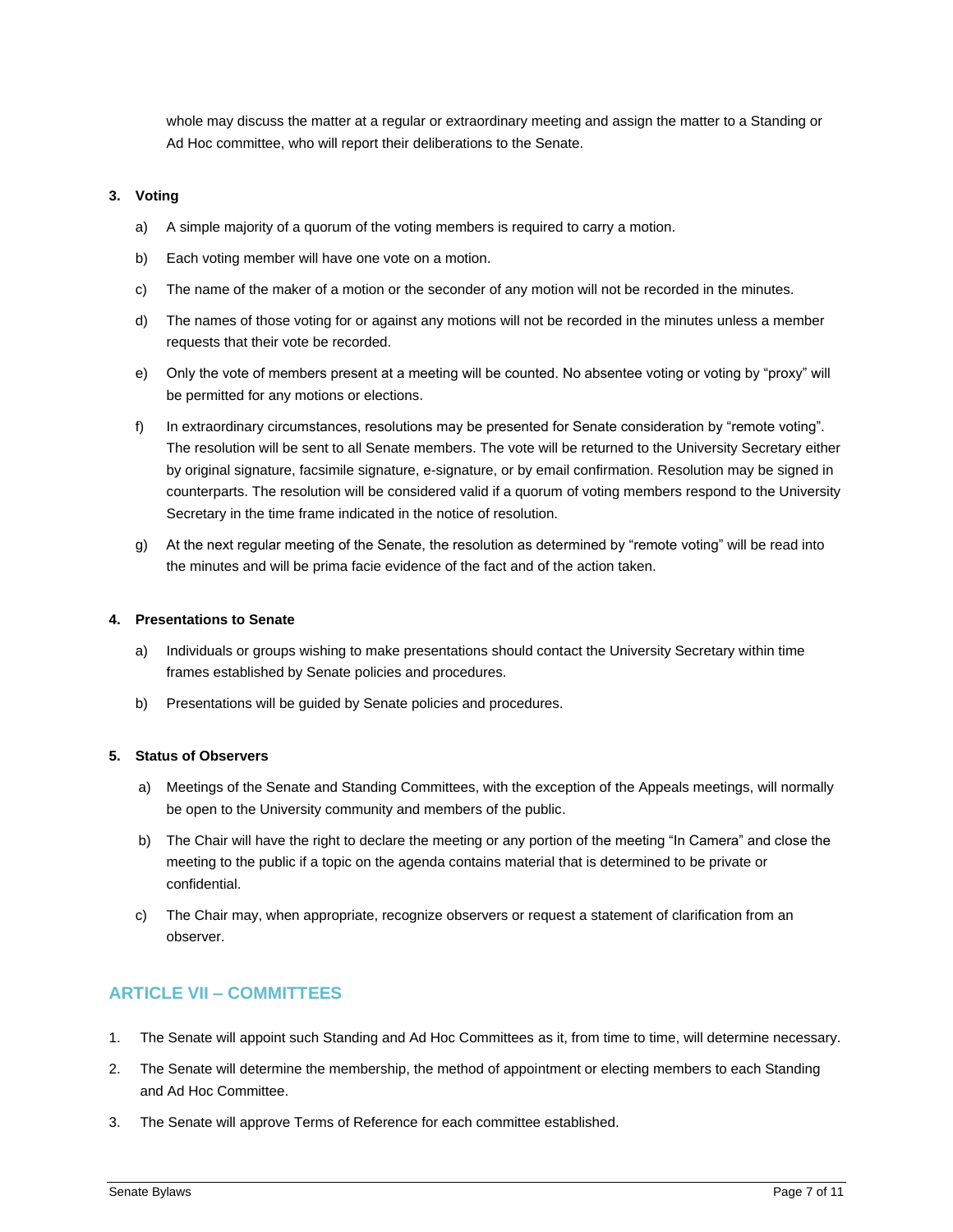## <span id="page-7-0"></span>**ARTICLE VIII – RESIGNATION OF SENATE MEMBERS**

The resignation of any member of the Senate will be made by notice in writing, addressed and delivered to the Senate Chair.

# <span id="page-7-1"></span>**ARTICLE IX – CONFLICT OF INTEREST AND CODE OF CONDUCT**

### <span id="page-7-2"></span>**1. General**

A member of the Senate holds a position of trust. As such there is a general obligation on them to avoid situations of conflict of interest. Each member, regardless of how they become a member, has a responsibility first and foremost to the welfare of the University and must function primarily as a member of the Senate, not as a member of any particular constituency.

Given the nature of Senate activities, members of Senate will occasionally find themselves in potential conflict of interest situations. The constituent specific guidelines are intended to be parallel to the historical nature of interest conflicts. That is, those of primarily a financial interest.

#### Definitions in this Statement:

**"Adjudicator"** means a person identified by the Senate to assist in determining a declaration of conflict of interest.

#### <span id="page-7-3"></span>**2. Conflict of Interest**

A conflict of interest could arise from *Real, Potential* or *Apparent* Conflict of Interest for a Senate member or Related Person and may be personal financial or other personal benefit. For this purpose:

- a) A "**Real Conflict of Interest**" occurs when a Member exercises an official power or performs an official duty or function and at the same time, knows that in the performance of this duty or function or in the exercise of power there is the opportunity to further their own private interest or the private interest of a Related Person.
- b) A "**Potential Conflict of Interest**" occurs when a Member's private interest or the private interest of a Related Person could influence the performance of that Member's duties as a Member of Senate.
- c) An "**Apparent Conflict of Interest**" exists when a person who is reasonably well informed of the relevant facts would reasonably apprehend that a conflict of interest exists on the part of the Member.

#### <span id="page-7-4"></span>**3. Declaration of Conflict**

- a) Senate members must arrange their private affairs and conduct themselves in a manner to avoid a conflict of interest. In cases when a conflict cannot be avoided, a Senate member has an obligation to declare a conflict of interest prior to discussion or decision of an issue. Upon declaration of a conflict the person recording the events of the meeting should duly note the declaration and the Senate member must:
	- i) In an in-camera session or committee meeting, absent themself from the proceedings during discussion or voting on that particular matter, contract or arrangement;
	- ii) In a public session, refrain from discussing or voting on that particular matter, contract or arrangement.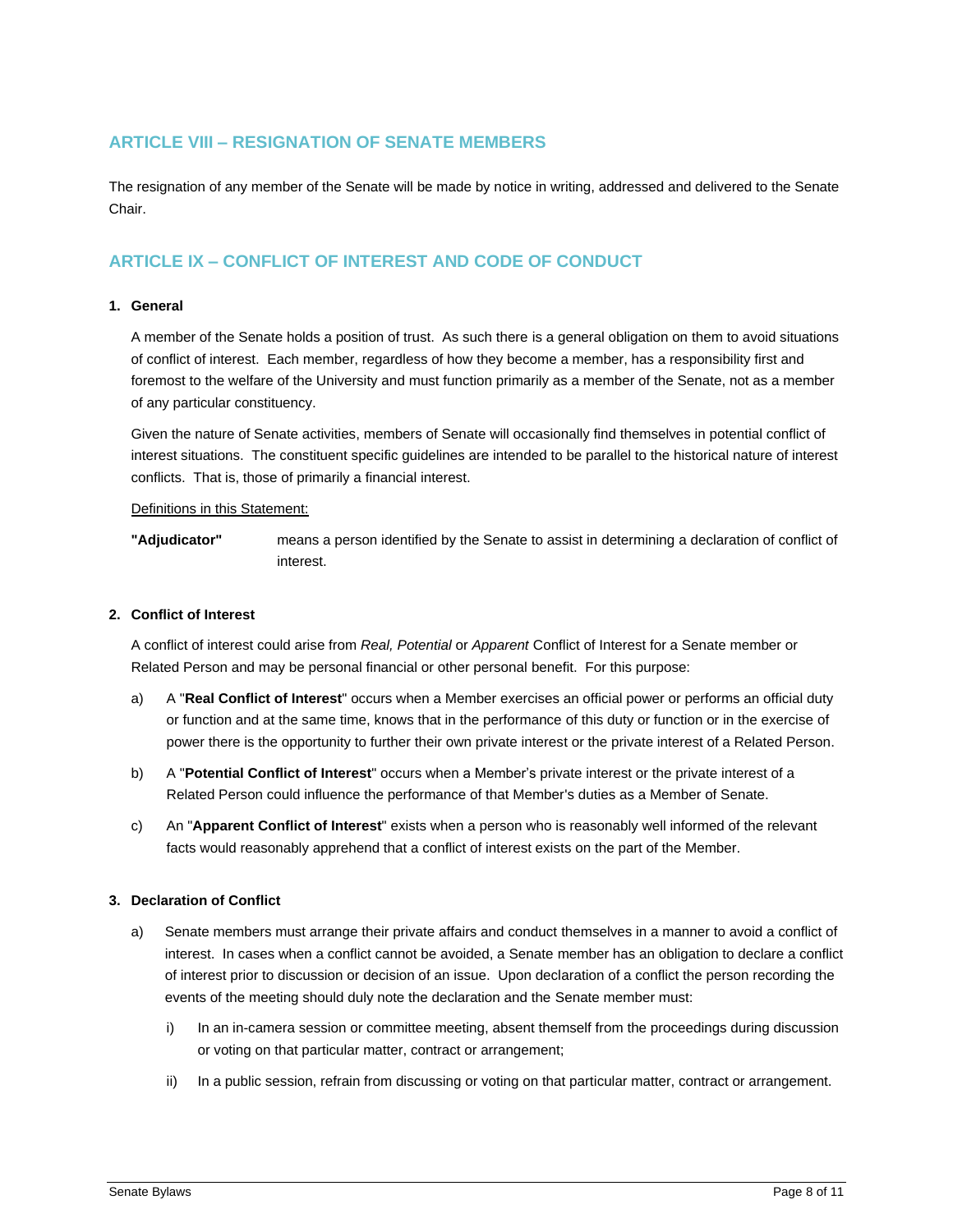- b) Where a Senate member is unsure of whether they are in conflict that member should raise the perceived potential conflict with the Senate, and the Senate should determine by majority vote whether or not a conflict of interest exists. The member perceived to be in conflict should refrain from voting on the issue.
- c) Where a conflict of interest is discovered after consideration of a matter, the conflict must be declared to the Senate and appropriately recorded at first opportunity. If the Senate determines that involvement of said member influenced the decision of the matter, the Senate will re-examine the matter and may rescind, vary, or confirm its decision.
- d) Any Senate member who perceives another member to be in conflict of interest in a matter under consideration must identify the perceived conflict to the Senate at the first opportunity. The Senate should determine by majority vote whether or not a conflict of interest exists. The member perceived to be in conflict should refrain from voting.
- e) Where a Senate member has been declared by vote to be in conflict of interest, and that Member is in disagreement with the decision of the Senate they may appeal the decision through the steps outlined in Section (4) below. Until the appeal process is completed, the Senate member perceived to be in conflict either stands aside on the given issue or continues at risk of acting in conflict and being subject to the associated penalty(s).
- f) At the discretion of the Senate, the Senate may invite the member in conflict to state their position on the issue in question prior to absenting themself.

## <span id="page-8-0"></span>**4. Appeal of Declaration of Conflict**

- a) If the Senate has exhausted all possible means of resolving a conflict of interest declaration and the Senate members(s) in question and the Senate are still at an impasse, then, upon mutual consent of both parties**,** the determination of conflict will be referred to Adjudicator(s) to review and make a determination on a perceived conflict of interest.
- <span id="page-8-1"></span>b) The process for appealing a declaration of conflict will require the following:
	- i) The Senate will identify Adjudicator(s) to review and make a determination on a perceived conflict of interest;
	- ii) The Senate will submit a report to the Adjudicator and a copy to the member in question within seven (7) days of the request for adjudication documenting the nature of the perceived conflict, and the background leading to the impasse;
	- iii) The Senate member(s) perceived to be in conflict will submit a report to the Adjudicator(s) and a copy to the Senate within seven (7) days of the request for adjudication documenting the nature of the perceived conflict, their rationale for not being in conflict, and the background leading to the impasse;
	- iv) The Adjudicator(s) will review the documentation, gather any other additional information required to make an informed decision, and provide the Senate with a determination on the declaration of conflict of interest within two weeks of receiving the request for adjudication or may, if further review is necessary, request an extension from the parties involved.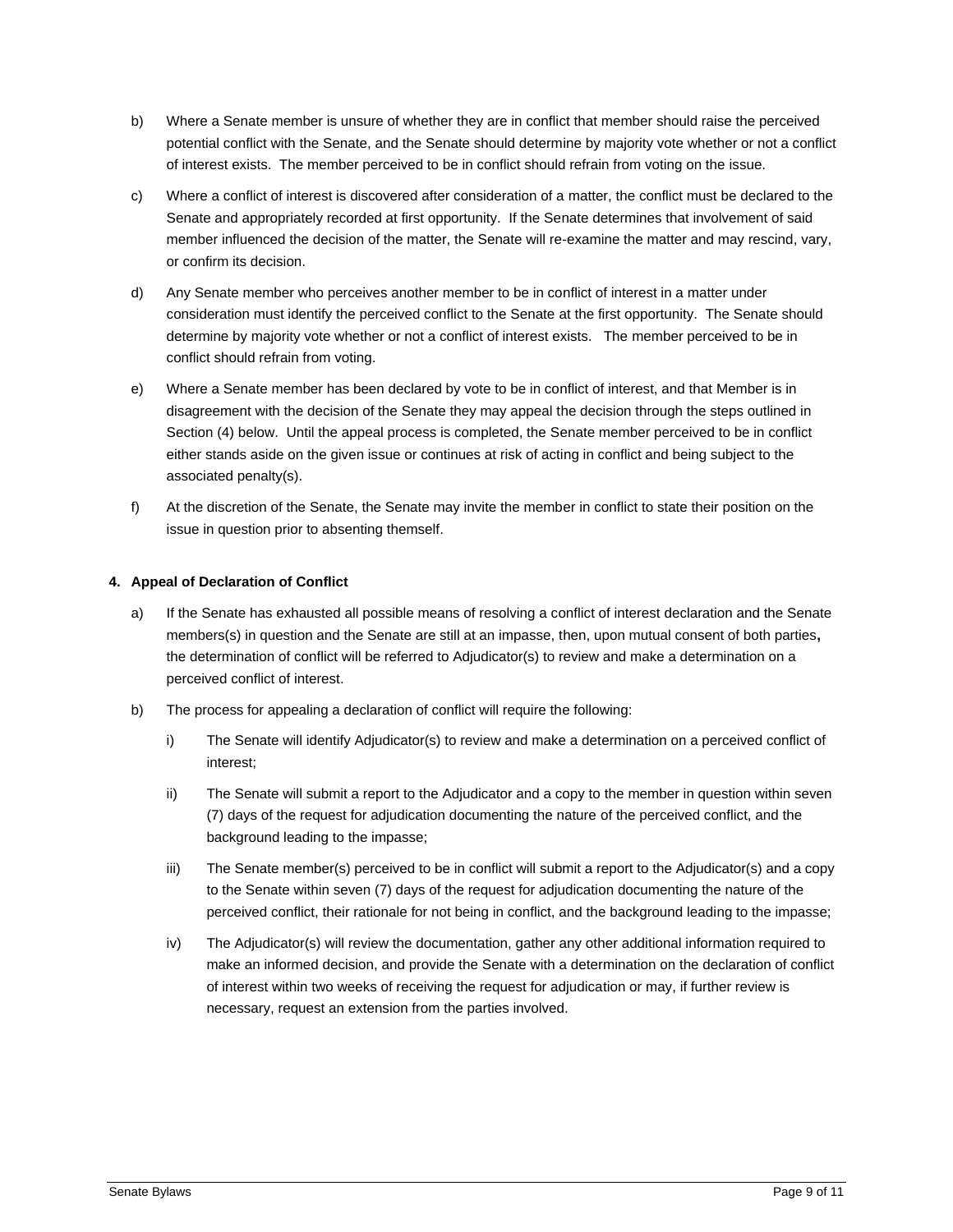## **5. Punitive Action Associated with Conflict of Interest**

- a) A second role for the Adjudicator(s) is to recommend to the Senate any punitive action to be directed to a Senate member deemed to be in conflict. The Senate will have the power and ability to impose punitive action including one or more of the following:
	- i) Letter of reprimand; and/or
	- ii) Recommendation that a Senate member(s) resign from the Senate

#### <span id="page-9-0"></span>**6. General Guidelines for Declaring Conflict of Interest**

The following examples of conflict of interest are intended to provide general guidelines for declaring conflict of interest. These examples should not necessarily be considered exhaustive.

- a) A **"financial interest"** exists when a matter is before the Senate which:
	- i) affects a private company or business in which a Member or Related Persons are an owner, a proprietor, shareholder or director;
	- ii) affects a public company in which the Member, or Related Persons hold more than 10% of the shares issued of that public company or is a director;
	- iii) affects a partnership or firm in which the Member, or Related Persons are a partner or ownership interest;
	- iv) affects an organization in which the Member is a senior officer;
	- v) affects a Society, Crown Corporation or other organization in which the Member by virtue of office holds a position of influence.
- b) A **"conflict of interest due to representation of, or relation to, a specific constituency"** may occasionally arise. In general, voting on matters which have an effect on a broad group (i.e.: students, staff, faculty) by a member of that group is not considered a conflict of interest. Conflict could reasonably be considered to exist however if the decision being considered by Senate would result in personal gain specific to a Member or a Related Person separate and apart from the wider constituency from which that Member was selected or elected.

## **7. Code of Conduct**

<span id="page-9-1"></span>The effective governance of the University is contingent on Senate members fulfilling their roles and responsibilities with the highest standards of conduct. The following outlines the duties demanded of members of the Senate:

- a) Duty of Integrity: to act honestly and in good faith;
- b) Duty of Loyalty: to give one's loyalty to the University when acting on behalf of the Senate; and,
- c) Duty of Confidentiality: notwithstanding the need of Members to make an informed decision on an issue before the Senate by obtaining input from internal and external communities, members are to ensure that information which is normally considered confidential remains so.

Conduct of members contrary to the above duties may be subject to review by the Senate, and subsequent punitive action similar to the Conflict of Interest Bylaw may be imposed. The appeal process outlined in the Conflict of Interest Bylaw will be made available to either party in a dispute.